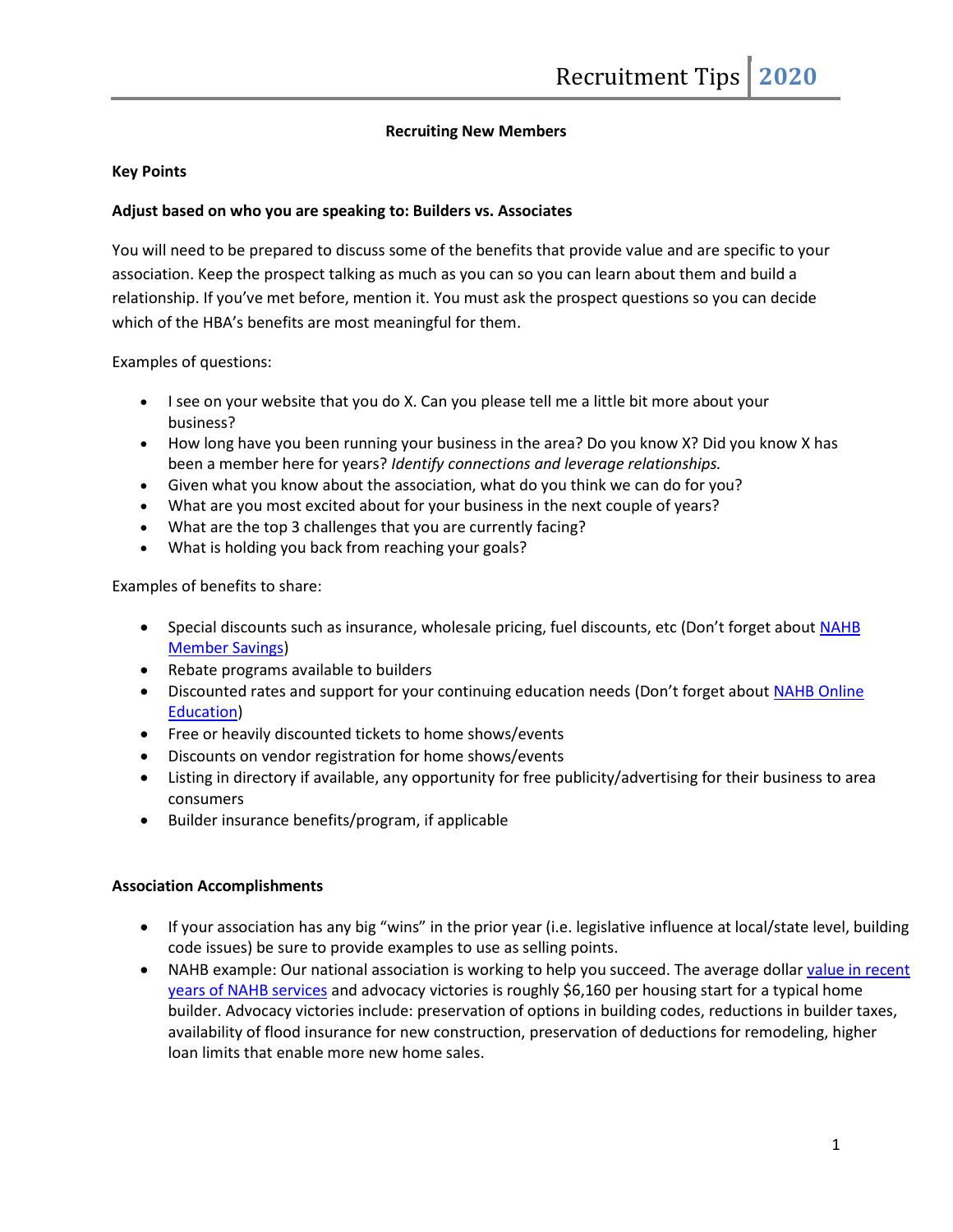## **Upcoming Events**

- If you have any upcoming events, list them and take the opportunity to invite the prospect to the event to learn more about the association. Tell them how they will benefit from attending. Don't share an entire month's calendar, pick 1-3 that would be the best fit for this individual.
- Make attending as easy as possible. If its in-person, tell them where to park and what to expect when they walk in. Let them know you are adhering to all CDC guidelines for gatherings.
- If it is virtual, make sure they fully understand the platform and how to connect.

## **Dues: Be clear, no hidden fees, your dues are worth every penny**

- Annual Dues are a flat rate of \$XXX **–or–**
- Annual Builder Dues are \$XXX depending on variable rates, etc

## **Payment Plans (if applicable)**

- Dues may be paid in installments of \$XXX over a XX month period
	- o Be prepared with all payment plan options

## **Membership Specials**

- If you are running any pricing specials or incentive programs, use them to create urgency. The prospect needs to sign up now to get this great offer. Joining the HBA is always worth the money, but right now you get a package that you don't want to miss out on.
- If the prospect was a member in the past, acknowledge that and address how the HBA has changed since they let their membership lapse. Highlight exciting changes and all of the new, impressive things the HBA is working on.

## **Opening the Conversation**

"May I please speak with ?"

"Hello M/M \_\_\_\_\_, my name is \_\_\_\_\_ calling on behalf of the [HBA NAME] and I'd like to talk to you about the benefits of becoming a member. I can't believe you aren't a member yet! From what I can see, you and your business are a great fit for our HBA community. Would you be interested in learning more?"

- If YES, continue with conversation by discussing key points/value of membership
- If NO, thank them for their time. Ask if there is a better time for you to talk, or if there is someone else at the company who you should speak to about HBA membership.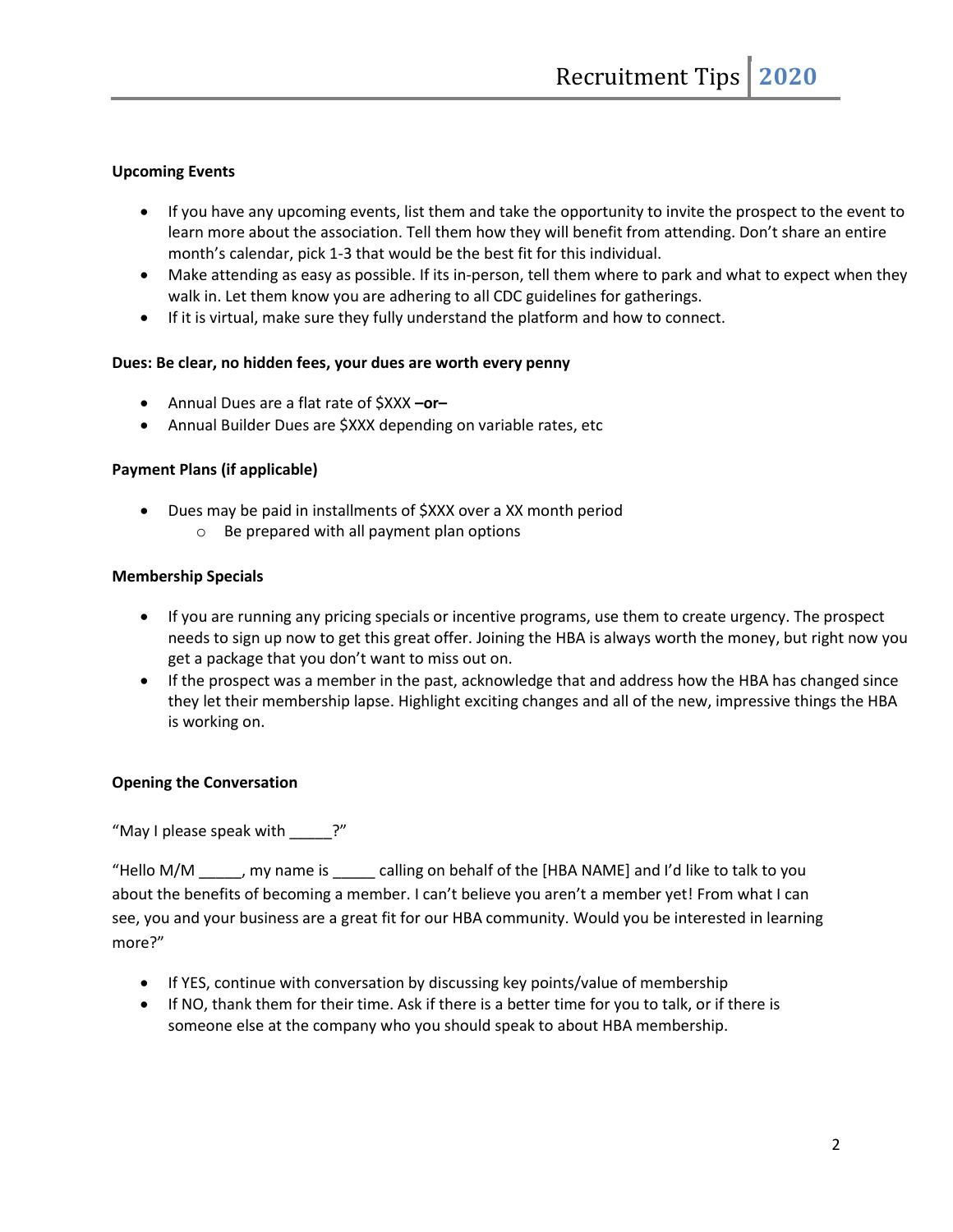## **COVID Language:**

On behalf of myself and [HBA NAME], first and foremost, our thoughts go out for the safety and health of you, your employees and your families during this challenging time. The pandemic is an unprecedented health event that has drastically affected the worldwide economy, including the residential construction industry. We want you to know that we are here to help you navigate this new terrain and minimize disruption to your business.

**Continuing the Conversation:** Members have access to great opportunities and programs that can help you grow your business and save money. Especially during this time where business looks different, membership gives you access to reliable industry news and updates so you don't have to waste time doing the research yourself.

Highlight 2-3 benefits of membership to continue the conversation with the prospect.

- $\circ$  The benefits you share should be the ones that resonate most with the individual you are speaking to.
- $\circ$  Don't be afraid to share a personal story. What has the HBA done for you and your business? Be specific.

## Examples:

- As a Builder Member of the HBA, you'll be eligible to participate in our insurance program that has saved our members' businesses a considerable amount of money
- Members receive discounted vendor registration at our annual Home Show, which is a great place to be seen by and meet with potential customers and vendors
- Our members qualify to receive a special discount at XXX which can save you up to XXX% or \$XXX a year
- We have the ear of decision-makers. As a member, you can be sure that your voice is heard and play a key role in advocating for a favorable business environment that supports the housing industry and reduces excessive regulation.
- If you get involved, you'll be in the room with some of the most professional builders in the area. Networking with the people other than the builders can also result in unexpected referrals and discounts member to member.
- You'll have the opportunity to grow your business through our various events. You'll get make valuable connections that can help you improve your bottom line.
- Opportunity to distinguish themselves from competition through prestigious awards and leadership positions only available to members
- Membership helps them to keep up with latest industry news/trends this is a good opportunity to pitch the value of your home show/Parade of Homes, if applicable
- Membership keeps them informed on regulatory issues on the local, state and national level.

You can also mention some of the specific **COVID-19 related efforts**, especially if your local or state associations have highlights. NAHB examples below: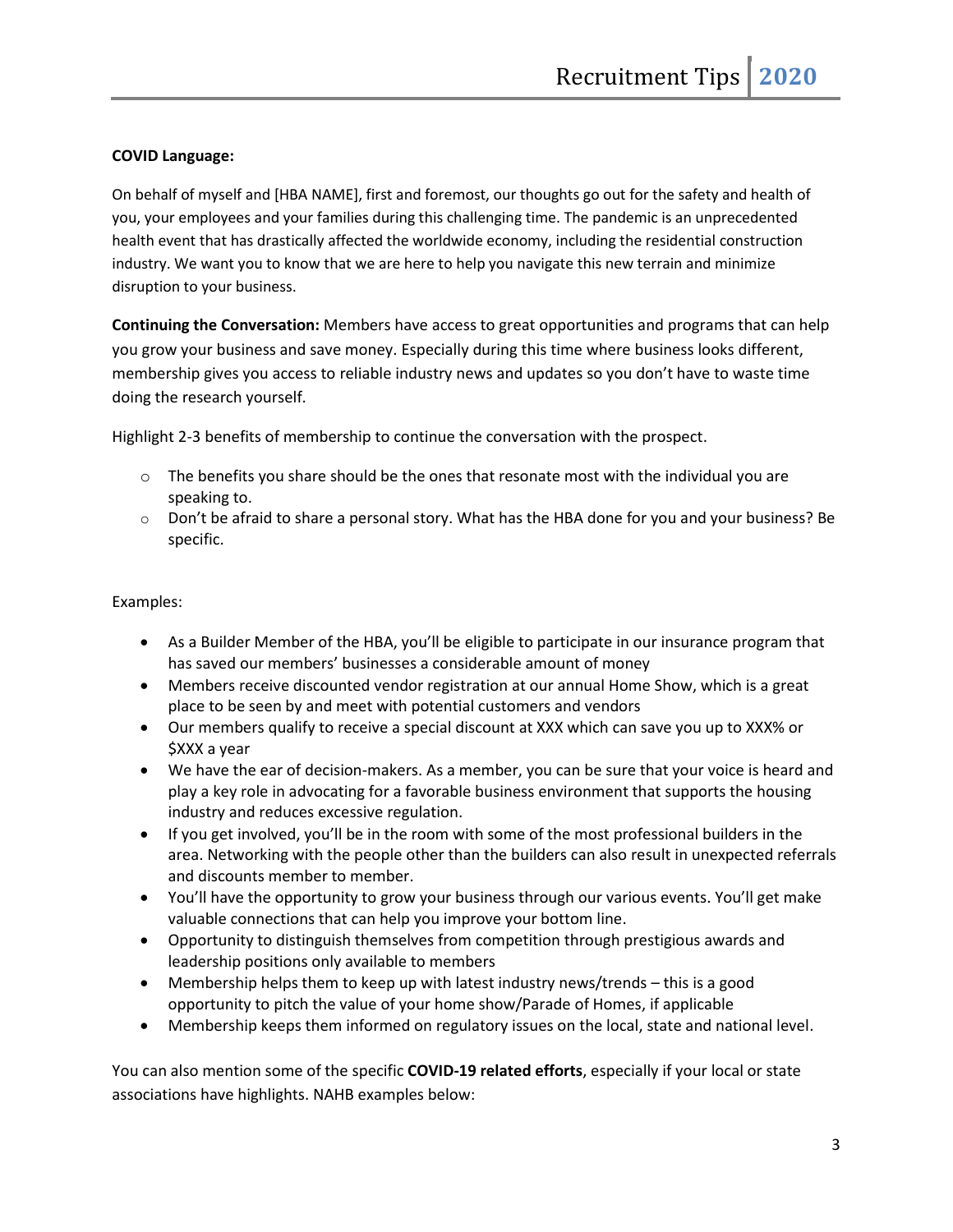- NAHB took the lead in getting the Department of Homeland Security to designate single-family [and multifamily construction as an "Essential Infrastructure Business,](https://urldefense.proofpoint.com/v2/url?u=http-3A__www.mmsend26.com_link.cfm-3Fr-3DSYI8Swe1zIW5-5FZ7QhpWkHA-7E-7E-26pe-3Dy9kRNn2uy8GnIeTkaLD-2DSWeEb34EsrC5-2DXgsJ1Fcg7rueQ5tYhmJJh2bcpmu7P5xS9vt5yVO-5F8ypKYax2FMrHQ-7E-7E-26t-3DkfAA3fuvQD3Lh9hZR-5FREPg-7E-7E&d=DwMFAw&c=hCLxfJq9j_r9eaDl3ZiMkA&r=0fsocV7I4_rieNBLAx7Buv1Wek2Bk_Afp8q2weoOXdU&m=3Dxn6gDjLacFFKB23UU1vjTn2kBOOqkICRaqW9Ha_PU&s=ApQfHQSHYyxrp2i1wtuSMcg8vbZIm9BLH0F83c8nLTw&e=)" meaning that construction can continue in places under stay-at-home orders. Although this designation is not binding to state and local governments, it does mean that there could be more workers on job sites in the coming weeks.
- [How to Obtain a Small Business Loan and Have it Forgiven. NAHB has prepared](https://urldefense.proofpoint.com/v2/url?u=http-3A__www.mmsend26.com_link.cfm-3Fr-3DSYI8Swe1zIW5-5FZ7QhpWkHA-7E-7E-26pe-3DrJ6H2D5jIpN7oR62ELMqZ45Qv5c1uDLYphv9Lw9aj-5FqucSxFAZJk4IhJ47NE7zJ2rbbMPycLABNdW8R3QHwwhQ-7E-7E-26t-3DkfAA3fuvQD3Lh9hZR-5FREPg-7E-7E&d=DwMFAw&c=hCLxfJq9j_r9eaDl3ZiMkA&r=0fsocV7I4_rieNBLAx7Buv1Wek2Bk_Afp8q2weoOXdU&m=3Dxn6gDjLacFFKB23UU1vjTn2kBOOqkICRaqW9Ha_PU&s=nnoAPzJAjFACHE9-y9kCYdz15ryokidGbPdGjD3a0X0&e=) Stimulus [Resources for Members](https://urldefense.proofpoint.com/v2/url?u=http-3A__www.mmsend26.com_link.cfm-3Fr-3DSYI8Swe1zIW5-5FZ7QhpWkHA-7E-7E-26pe-3DrJ6H2D5jIpN7oR62ELMqZ45Qv5c1uDLYphv9Lw9aj-5FqucSxFAZJk4IhJ47NE7zJ2rbbMPycLABNdW8R3QHwwhQ-7E-7E-26t-3DkfAA3fuvQD3Lh9hZR-5FREPg-7E-7E&d=DwMFAw&c=hCLxfJq9j_r9eaDl3ZiMkA&r=0fsocV7I4_rieNBLAx7Buv1Wek2Bk_Afp8q2weoOXdU&m=3Dxn6gDjLacFFKB23UU1vjTn2kBOOqkICRaqW9Ha_PU&s=nnoAPzJAjFACHE9-y9kCYdz15ryokidGbPdGjD3a0X0&e=) that includes information for small business owners, self-employed individuals and sole proprietors to obtain small business loans – including the conditions required for loan forgiveness -- under the CARES Act.
- [To ensure the safety of workers,](https://urldefense.proofpoint.com/v2/url?u=http-3A__www.mmsend26.com_link.cfm-3Fr-3DSYI8Swe1zIW5-5FZ7QhpWkHA-7E-7E-26pe-3Dukp-5FcIy-2DrvpEAHnI-2DHYnjl7PA7P3w4xXoy-2DEr-2DcUy3SlIDIzyTaMIiT2tLYpeYl5q1XGaxMz2nMT7pmkbxGBiA-7E-7E-26t-3DkfAA3fuvQD3Lh9hZR-5FREPg-7E-7E&d=DwMFAw&c=hCLxfJq9j_r9eaDl3ZiMkA&r=0fsocV7I4_rieNBLAx7Buv1Wek2Bk_Afp8q2weoOXdU&m=3Dxn6gDjLacFFKB23UU1vjTn2kBOOqkICRaqW9Ha_PU&s=z_IFu7GRr5hT2qdyw8pK21cILXiF7X2TGE0OsL6vvcs&e=) NAHB and our construction industry partners have developed a Coronavirus Preparedness and Response Plan specifically tailored to construction job sites. The plan is customizable and covers areas that include manager and worker responsibilities, job site protective measures, cleaning and disinfecting, responding to exposure incidents, and OSHA record-keeping requirements.

## **Finalizing Your Pitch**

At this point, you should be able to ask the prospect about their level of interest in joining the HBA:

- "With these great benefits available to our members, would you be interested in becoming a member?"
	- o If YES, proceed with Dues and Payment information
	- $\circ$  If NO, ask if they would be interested in receiving more information about membership
		- If YES, take down their information for email or mailing address to send followup information
		- If NO, thank them for their time and hang up

## **Dues/Payment Information/Closing**

If your HBA has multiple tiers of dues levels, you must first take the time to ask the prospect where they fall on your dues scale:

- "HBA dues for Builders are tiered and based on annual revenue of our members can you provide an estimate of what your annual revenue was last year? **–or–**
- "HBA dues are based upon production volume approximately how many homes did you build last year?"

If your HBA has a flat fee for all members, or once you know where the prospect falls on your dues scale, proceed with the dues information: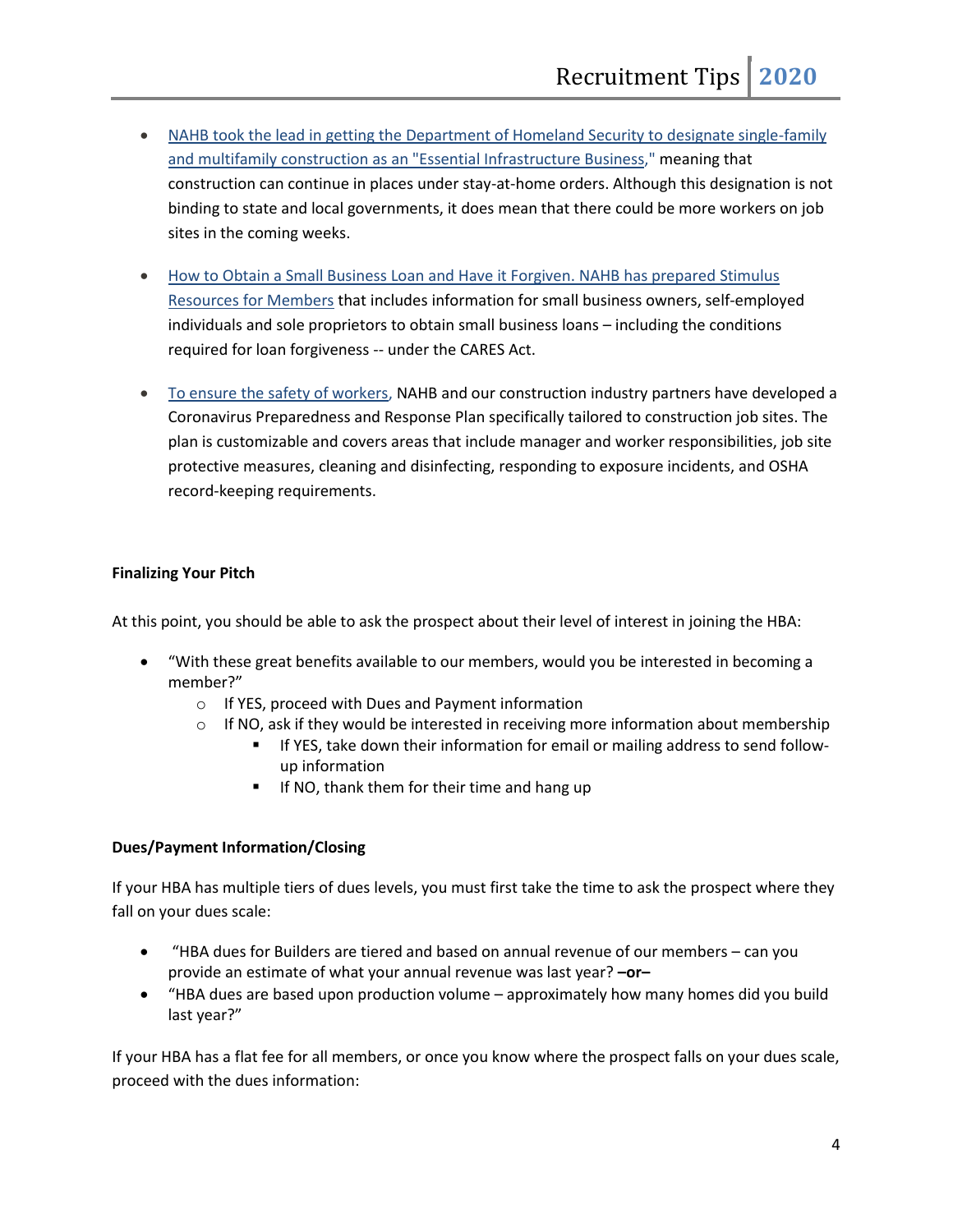• "For our Builder Members, dues are \$XXX annually. Your dues include membership in not only the HBA, but also in the state HBA and the National Association of Home Builders. You are getting a 3-in-1 membership"

Take this opportunity to present the payment options or membership specials available

- "We offer you the opportunity to pay your dues all at once, or through one of our convenient payment plan options"
- "If you join today, you're getting our membership, and on top of that, you're getting [SPECIAL INCENTIVES]"

## **Close the Sale**

- "How would you like to pay today? I can accept credit/debit over the phone"
- If your HBA can't process credit cards, use www.nahb.org/join tool so you can collect their payment immediately. Fill out their application yourself while you have them on the phone, or navigate them to the correct page step by step so they can put in their info.
	- o If not interested in paying today, ask when they can make the investment.
	- $\circ$  If not sure of when they want to pay, take down their information for email or mailing address to send follow-up information

## **Phone Call Wrap Up**

- Be sure you have accurately recorded all their information verify name, address, email, etc with the new member before hanging up.
- Confirm the next time you'll see them at the upcoming HBA event.
- Also ensure they have the appropriate contact information for the HBA in case they have any questions

## **Overcoming the "NO"**

## **I don't have time.**

- The HBA can actually save you time.
	- $\circ$  When you encounter delays on permits, lean on the HBA and let them help you solve the problem.
	- o What problems are taking up your time? The HBA helps me get things done efficiently. I rely on them. I wonder if they can help you, too?
- When the coronavirus pandemic hit, I was grateful that construction was deemed an essential business. But, I really didn't understand what that meant in order to get my people back on the jobsite. NAHB provided a safety plan that I easily customized to fit my needs, and I was able to get my employees safely back out and not fall too behind on projects. I didn't have to put in the time to do extra research or hire someone. They put out information like this all the time that you can trust.
- Many of our members can't attend every meeting. We understand that. What's great about the [HBA] is that they work for you even when you can't be there. However, the only way we can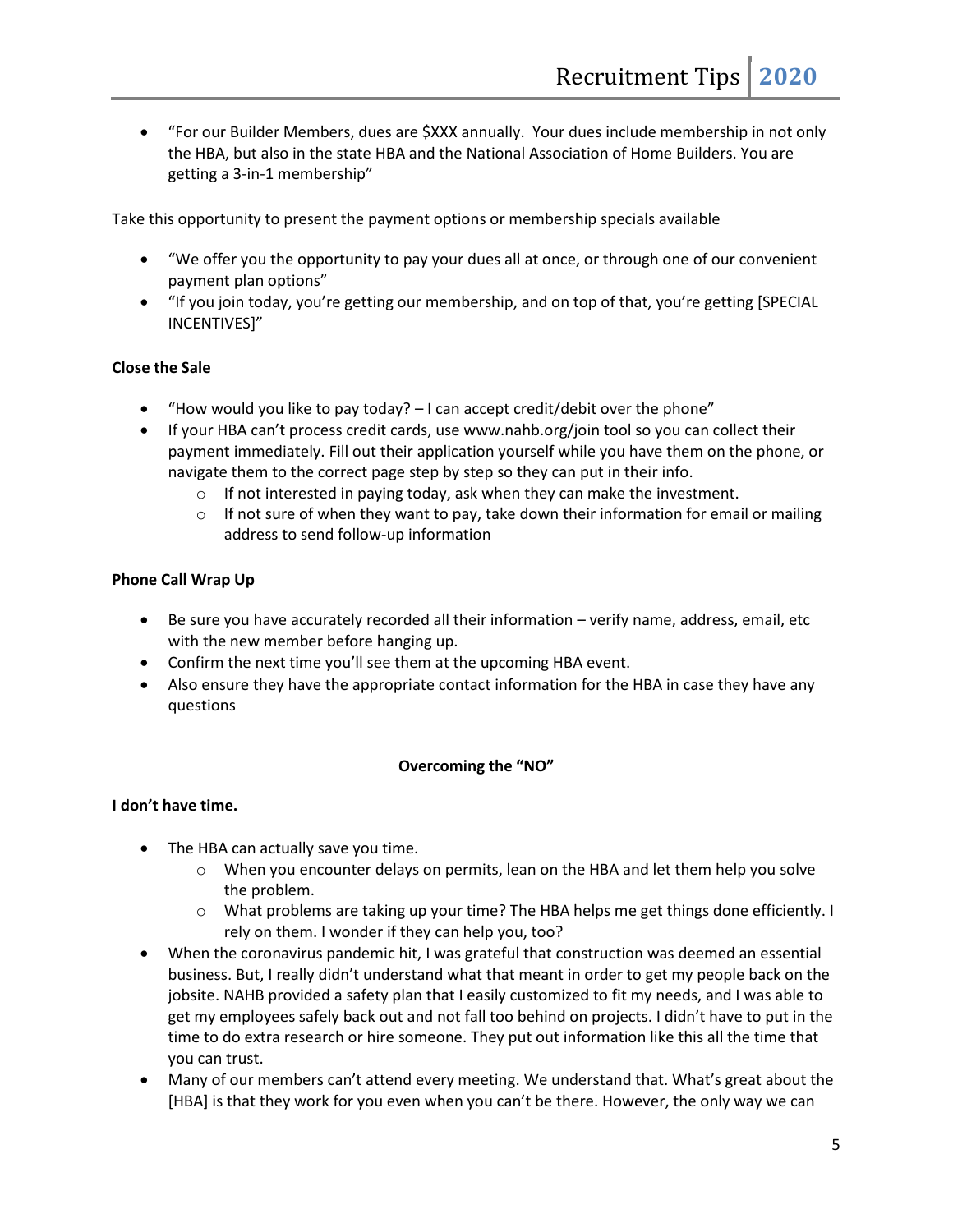afford to work on the dozens of housing issues that impact your cost of business each year, is with a strong membership base.

## **I can't afford it right now. / We're cutting back.**

- Actually, you will most likely MAKE money if you use the discounts, rebates, insurance, etc. It doesn't take long to enroll in these programs. I'll walk you through it once you join. This year, I got \$XXX back in my pocket, which more than covers the cost of membership.
- We get calls from consumers and refer them to our list you can't afford not to be on it.
- If things aren't going well for your business, then you can't afford NOT to be a member of the HBA. Our benefits in education, networking, and savings can make a difference for you.
- One good business relationship, a piece of information, or a tip learned at a seminar or across the table from a fellow builder or associate can be worth more than the full year's dues in profit or cost savings.
- I understand that the pandemic has significantly impacted business in this area. It has been a struggle for me, too. How about I give you a call in 6 months to check in and see if you're in a better place? The HBA isn't going anywhere, and we want you, so we're happy to wait if that's what you need.

# **I don't qualify for the benefits.**

- I don't really use the member discounts or rebate program. But I can tell you, the HBA has provided member benefits to me that I never expected when I first joined. The willingness of the HBA staff and my fellow members to go above and beyond the normal order of doing business to help me solve problems has proved that my dues investment is the best business decision I've made in a long time.
- Most of our members qualify for at least one or more of the benefits. [NAHB's Member Savings](http://www.nahb.org/savings) program is comprehensive. I recently saved \$XXX using XXX. Do you shop at Lowe's?
- The member discounts and rebates are just the immediate payback, though. The value you get out of [HBA] membership is something you can't put a dollar value to - how it may help you develop new relationships, referrals, grow your business, and make things happen.

## **I want to think about it. / Maybe Later**

- Since I'm here today to answer any questions you may have, what concerns are you having? Is there anything I can clear up for you?
- What factors impact your decision?
- Okay, I understand. Can you please provide me your email and mailing address? I'd love to send over some additional information that may be helpful as you consider your decision.
- We are excited for you to join our HBA community whenever that time may be. However, if you want to maximize your investment, you should join now because you not only get our usual membership package, but you will also get [SPECIAL INCENTIVE].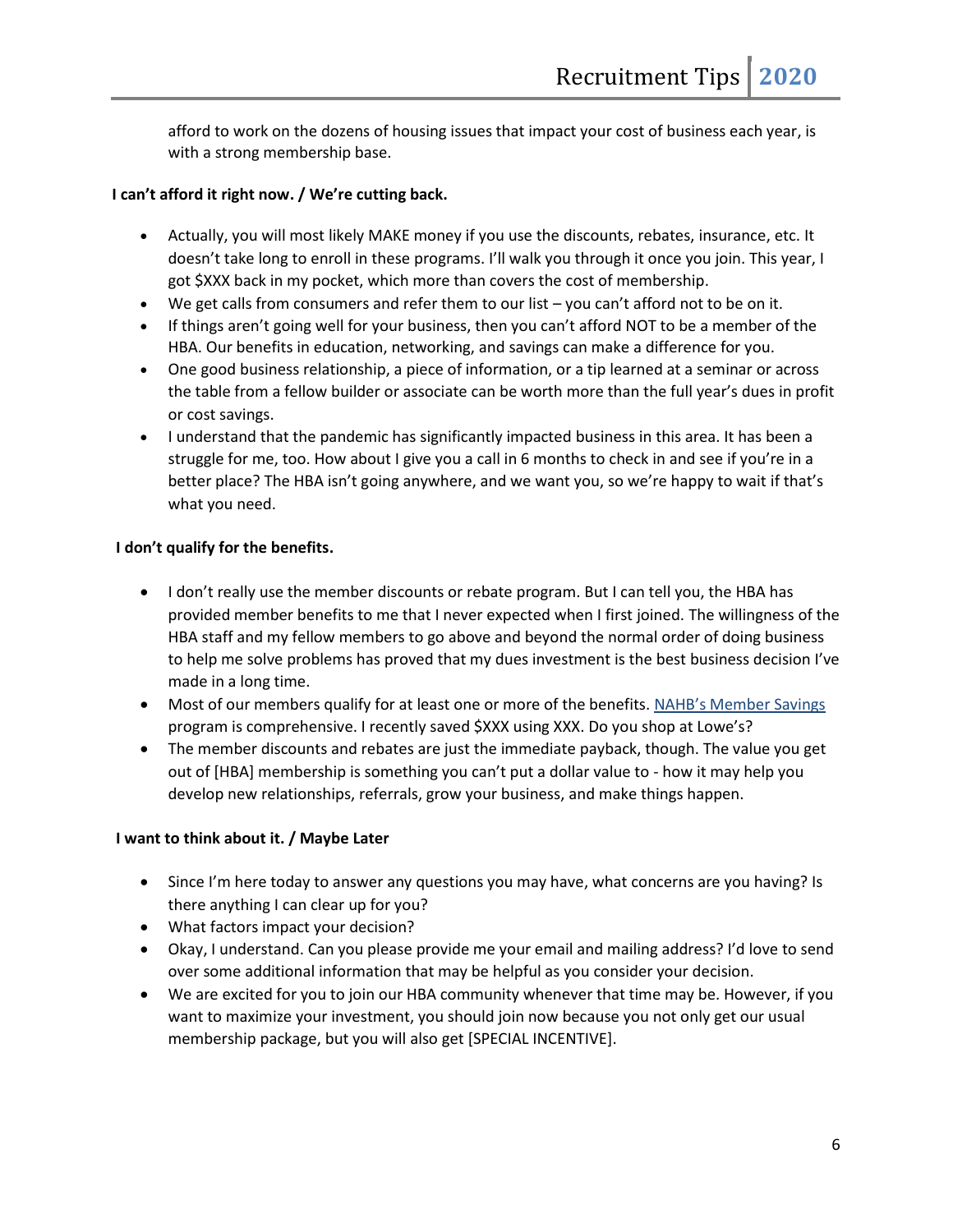### **I get the benefits whether I join or not.**

- You shouldn't take the benefits and then do nothing. The organization will go away or lose our influence if we don't get new members. Things will get worse for our industry if our HBA doesn't exist. If you're not at the table, you're on the menu. You can't be at the table if you are not a member.
- You don't get access to our staff or expertise. You don't get the personal connections that we have with local officials and state and national reps to talk about issues that matter directly to you.
- The proliferation of the coronavirus in the US was an unanticipated and unprecedented event. I know for me, I only got through it because I was able to turn to the HBA. This is a community that makes a different, and we want you to be part of it, not on the sidelines.

#### **I don't have any problems/I don't need membership.**

- The recent pandemic shows us that we don't know what the future holds. You may not have any problems now, but don't wait until you do to join – it may be too late.
- HBA membership is a sound business investment. There is no one else who cares so strongly and genuinely for members and industry issues as this organization. Based on our legislative victories at all levels of government, it probably is true that you haven't had to deal with excessive regulations and other problems. Help us keep up our great work. Support our HBA's efforts by joining us today.
- You don't know until you try! I know so many members who have grown their business, advanced their career, and made lasting connections through the HBA. Perhaps there is a benefit that can positively impact your business, you just aren't aware of it yet.

#### **I need to ask someone else.**

- Great. Let's call them now, together.
- Who do we need to talk to? Can I take you both to coffee?
- Commit to a time to follow up and call back after they talk to someone else.
- Talk to the decision maker about the benefit to them of sending their staff to the HBA (increased relationships, learning opportunities, potential to make more money, acquire new clients)

#### **I was a member before, and I didn't get anything out of it.**

- When was that? What were you involved in back when you were a member? Find out what incorrect perceptions they may have and address them.
- What were you hoping to get out of HBA membership at that time? What did you do to make that happen? Is there someone who you have been wanting to meet that we can introduce you to?
- What was your biggest issue? Let's fix that and help you figure out what next steps to take.
- List what has changed since that time: better programs, events, educational opportunities

#### **I'm already a member of another association.**

• Which association? Differentiate your HBA from this competitor.